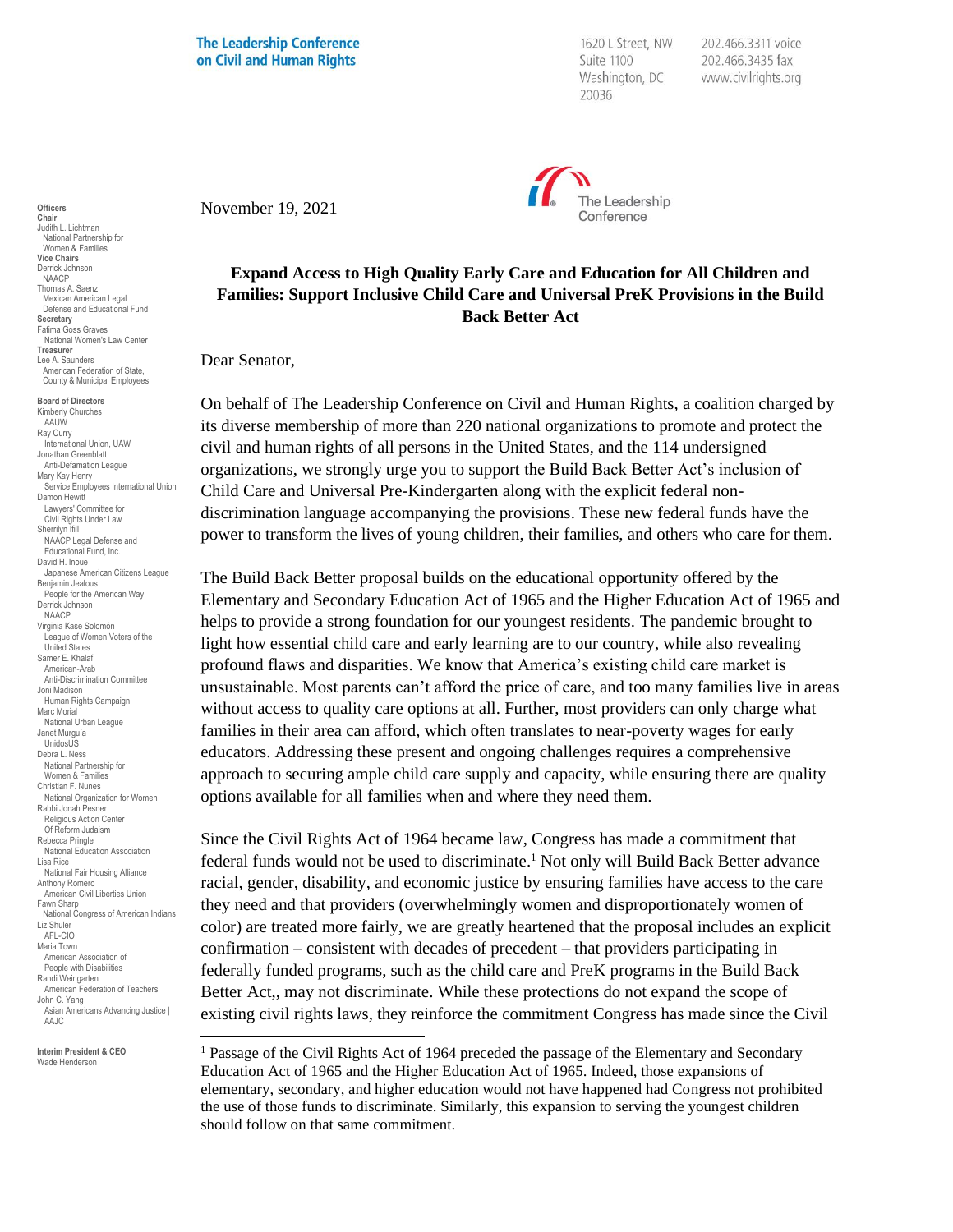November 19, 2021 Page 2 of 5



Rights Act's 1964 passage. No child or their family should be denied the opportunity to participate in a federally funded program because of their race, color, national origin, sex (including sexual orientation and gender identity), disability, or religion.

Faith-based providers have long been and continue to be a critical part of our nation's child care system and Build Back Better makes clear that faith-based providers are eligible to participate in the program. Indeed, families can choose religious providers and those providers that accept child care certificates can include religious content and programming in their services.<sup>2</sup> All providers must meet the same set of criteria, including state licensing rules and standard non-discrimination protections that ensure that all eligible families can access these vital services and that children are safe and well cared for.

As you face the opportunity and obligation to repair the harms of the COVID-19 crisis and remedy longstanding inequities in our country, we urge you to focus your effort and attention on ensuring that children, families, and early educators – especially those from marginalized backgrounds, have both the resources they need and the protections to which they are entitled to build back better for themselves, their communities, and our country. If you have any questions, please contact Liz King, education equity program senior director, at king@civilrights.org.

Sincerely,

The Leadership Conference on Civil and Human Rights National Women's Law Center Human Rights Campaign National Disability Rights Network (NDRN) Americans United for Separation of Church and State Council of Parent Attorneys and Advocates 9 to 5 Wisconsin ADL (the Anti-Defamation League) Alliance of Baptists American Association of University Women (AAUW) American Atheists American Baptist Home Mission Societies American Federation of Teachers American Humanist Association American Psychological Association Association for University Centers on Disabilities Association of People Supporting Employment First (APSE) Augustus F. Hawkins Foundation

<sup>2</sup> Federal funding for programs is provided under BBB through certificates, and grants. If religious providers participate in programs funded by grants, rather than certificates, any religious programming must be paid for solely by the provider and must be offered separately in time or space from the government-funded programming. For programs funded through certificates, religious programming does not need to be separated.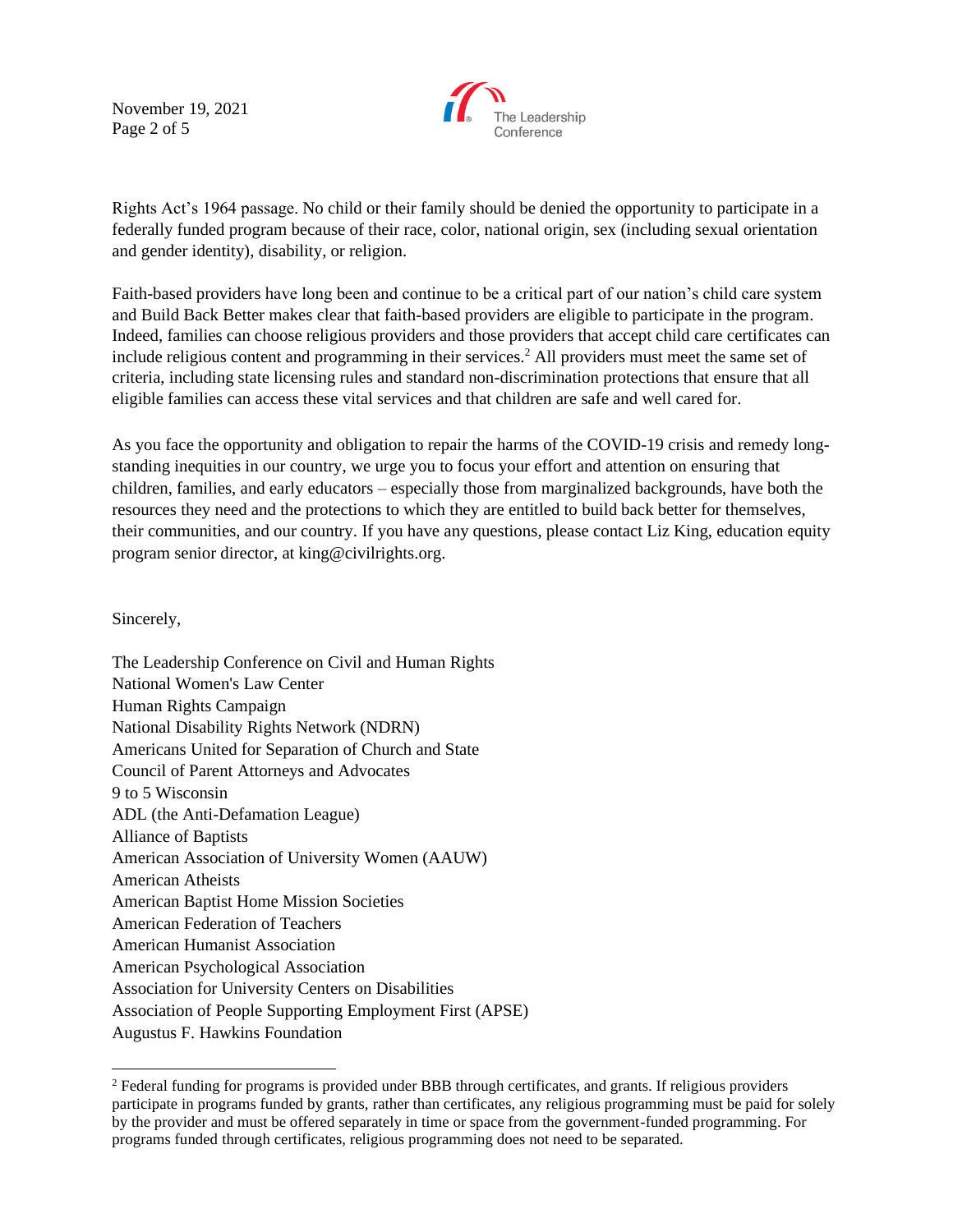November 19, 2021 Page 3 of 5



Autism Society of America Baptist Joint Committee for Religious Liberty (BJC) Bayard Rustin Liberation Initiative Bazelon Center for Mental Health Law Bend the Arc: Jewish Action Brain Injury Association of America BreastfeedLA California WIC Association California Work & Family Coalition Center for Disability Rights Center for Law and Social Policy Center for Learner Equity Center for LGBTQ Economic Advancement & Research (CLEAR) CenterLink: The Community of LGBT Centers Child Care Aware of America Church World Service Clearinghouse on Women's Issues Coalition for Social Justice CommunicationFIRST Congregation of Our Lady of Charity of the Good Shepherd, U.S. Provinces Council of Administrators of Special Education Disability Concerns, Christian Reformed Church Division for Early Childhood of the Council for Exceptional Children (DEC) Easterseals Economic Opportunity Institute Equality California Faith Commons Faith in Public Life Faithful America Family Equality Family Forward Oregon Family Values @ Work Action First 5 California Freedom From Religion Foundation GLBTQ Legal Advocates & Defenders GLMA: Health Professionals Advancing LGBTQ Equality **GLSEN** Hindu American Foundation Hispanic Federation Howard Brown Health Impact Fund Interfaith Alliance Justice for Migrant Women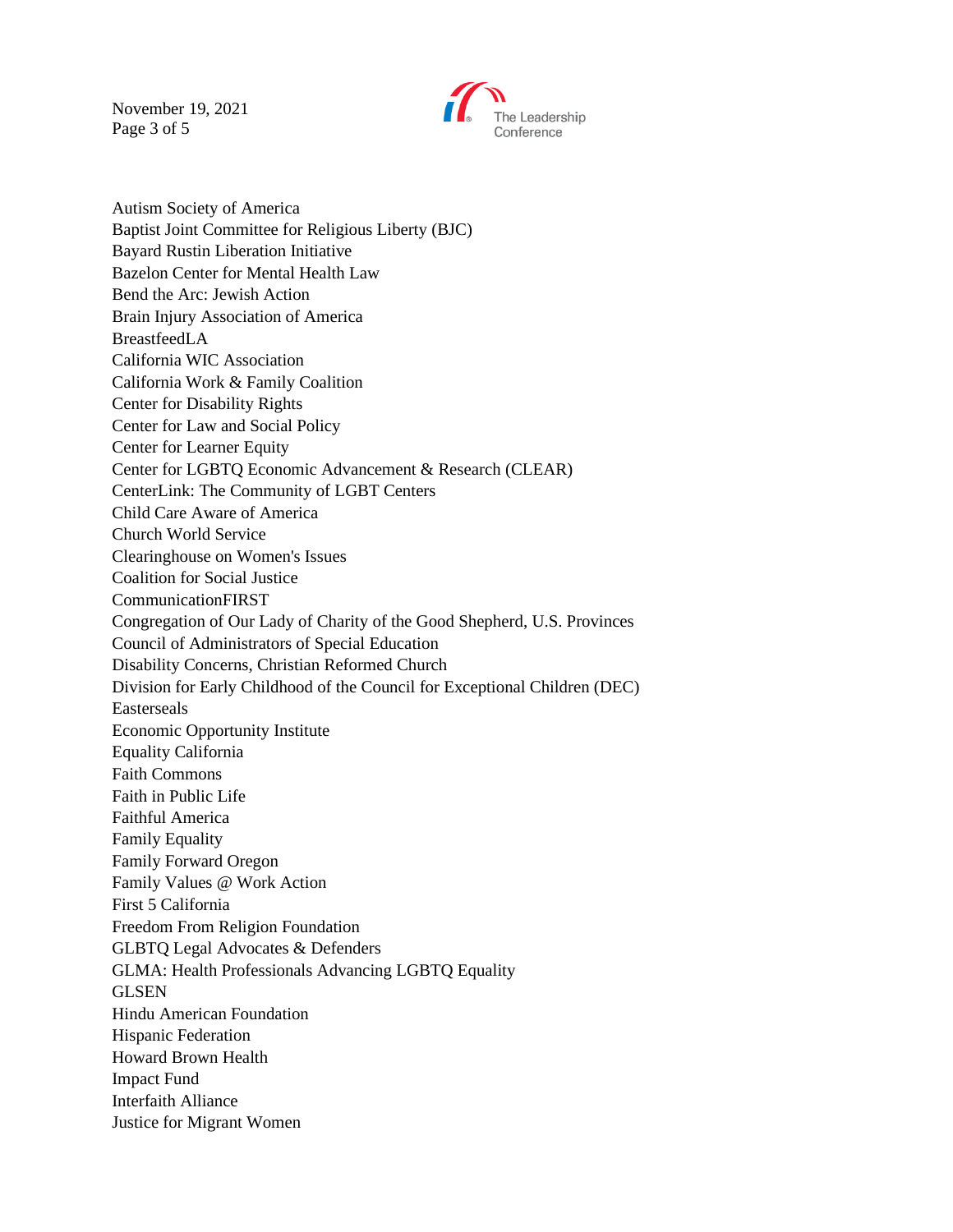November 19, 2021 Page 4 of 5



Lake Oconee Community Church Lambda Legal Latter-day Saint Democrats of America Legal Momentum, the Women's Legal Defense and Education Fund Los Angeles LGBT Center Mid Day Women Movement Advancement Project Movements for Violence Prevention (MVP) NAACP Legal Defense and Educational Fund, Inc. (LDF) National Advocacy Center of the Sisters of the Good Shepherd National Alliance for Partnerships in Equity National Association of Councils on Developmental Disabilities National Black Child Development Institute National Black Justice Coalition National Center for Learning Disabilities National Center for Lesbian Rights National Center for Parent Leadership, Advocacy, and Community Empowerment (National PLACE) National Center for Transgender Equality National Council of Churches USA National Council of Jewish Women National Down Syndrome Congress National Employment Law Project National Organization for Women National Urban League National Women's Political Caucus Network Lobby for Catholic Social Justice New Jersey Citizen Action Our Family Coalition Oxfam America People For the American Way PFLAG National Sadhana: Coalition of Progressive Hindus Secular Coalition For America Service Employees International Union Silver State Equality Sisters Lead Sisters Vote Sojourners Southern Christian Coalition SPLC Action Fund Stop Sexual Assault in Schools (SSAIS) Texas Impact The Advocacy Institute The Arc of the United States